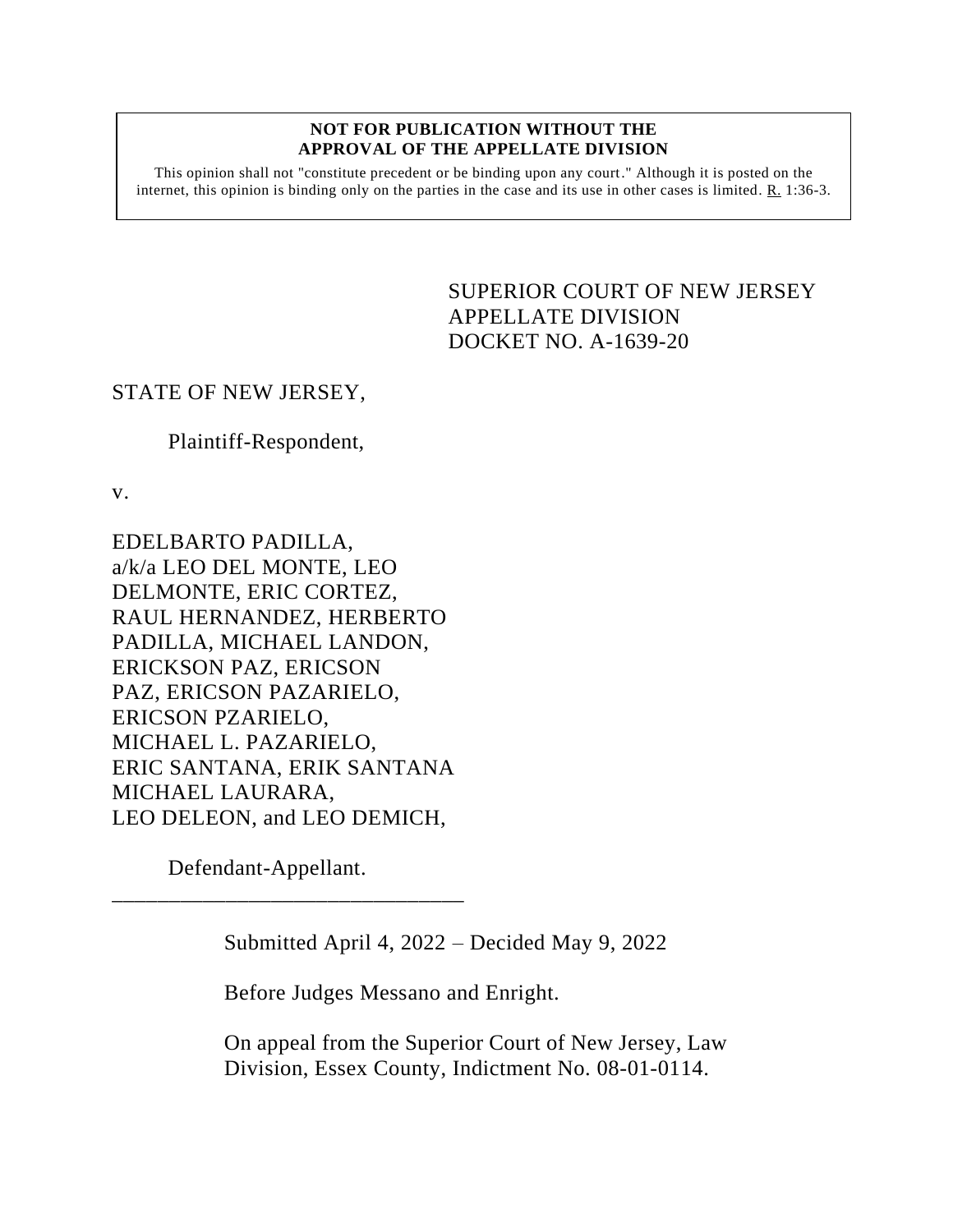Robert C. Pierce, attorney for appellant (Jeff Thakker, of counsel; Robert C. Pierce, on the brief).

Theodore N. Stephens II, Acting Essex County Prosecutor, attorney for respondent (Matthew E. Hanley, Special Deputy Attorney General/Acting Assistant Prosecutor, of counsel and on the brief).

## PER CURIAM

A jury convicted defendant Edelbarto Padilla of first-degree murder and related charges in the 2002 shooting death of Carlos Freitas in an after-hours bar in Newark. State v. Padilla, No. A-2446-13 (App. Div. Apr. 7, 2016) (slip op. at 2). Defendant fled the scene and was not apprehended until 2010 when he was arrested in New Brunswick on unrelated charges. Ibid. At trial, the State produced three eyewitnesses that identified defendant as the shooter. One of them was defendant's friend, a taxicab driver who was in the bar with him and drove defendant from the shooting scene. Id. at 16–17. We rejected defendant's arguments on appeal and affirmed his conviction and sentence. Id. at 29. The Court denied defendant's petition for certification. 227 N.J. 133 (2016).

Defendant filed a timely petition for post-conviction relief (PCR) alleging the ineffective assistance of trial and appellate counsel (IAC). State v. Padilla, No. A-4601-16 (App. Div. Sept. 26, 2018) (slip op. at 3). The PCR judge denied the petition on May 4, 2017, and defendant appealed, claiming trial counsel was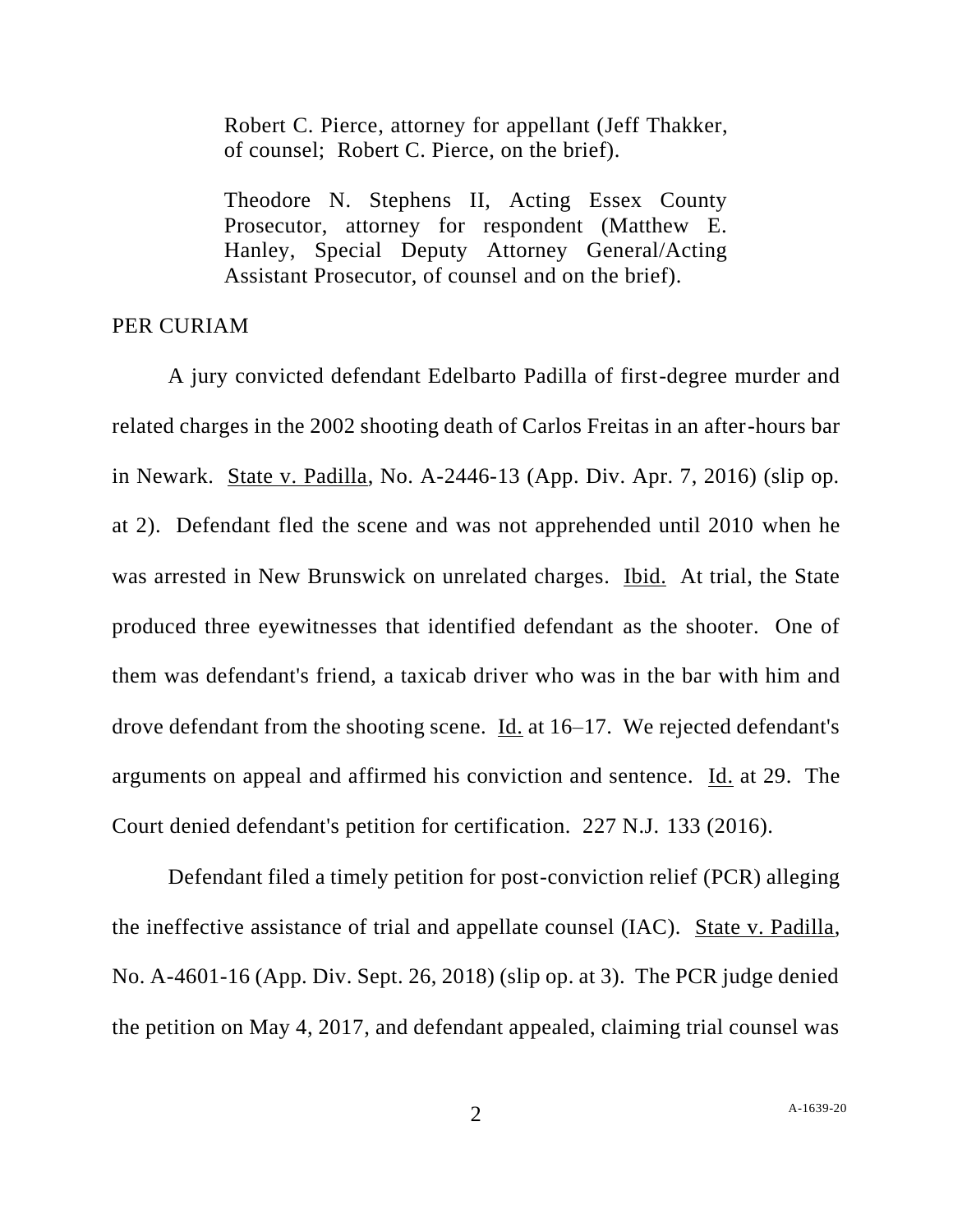ineffective for not allowing defendant to testify at trial and for failing to adequately cross-examine the State's witnesses. Id. at 3–4. We affirmed the denial of PCR, id. at 9, and the Court again denied defendant's petition for certification. 237 N.J. 411 (2019).

More than two years after the denial of his first petition, defendant filed a pro se second PCR petition on June 24, 2019, alleging PCR counsel was ineffective. It included a voluminous appendix of correspondence between defendant and PCR counsel suggesting additional investigation trial counsel should have performed and additional questions he should have asked of witnesses; in a pro se brief, only a portion of which is supplied in this record, defendant alleged PCR counsel never asserted more than one dozen alleged shortcomings in trial counsel's performance.

Second PCR counsel was appointed to represent defendant and furnished a supplemental certification from defendant and a supplemental brief. Defendant's supplemental certification asserted his innocence and again reiterated his desire to have testified at trial, which he claimed trial counsel discouraged him from doing. The small portion of the supplemental brief supplied in this record only reiterates the IAC claims defendant made in his pro se submission regarding trial counsel.

3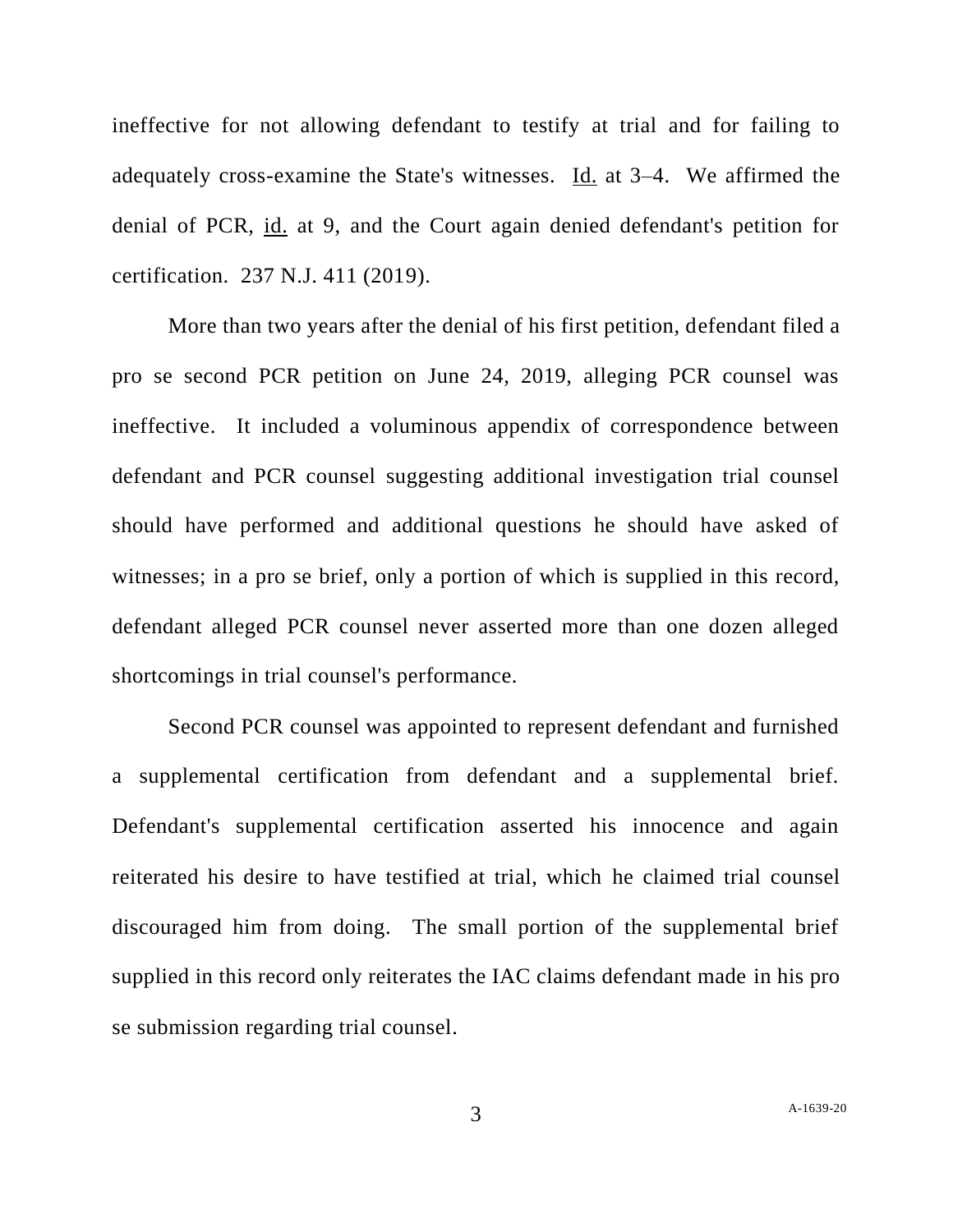Argument on the second PCR petition was heard by the same judge who denied defendant's first petition. PCR counsel's brief argument incorporated defendant's pro se arguments, but completely misstated the procedural history of the case in framing additional arguments. PCR counsel claimed that trial counsel's discouragement of defendant testifying led to his guilty plea, despite an available defense and defendant's claims of innocence.

The second PCR judge denied the petition. In a written opinion, she found the petition was time-barred under Rule  $3:22-12(a)(2)$ , because it was not filed within one year of the denial of defendant's first PCR petition. The judge also noted that "Rule 3:22-12(b)(1) mandates dismissal of a second petition unless timely filed," and, citing our decision in State v. Jackson, 454 N.J. Super. 284, 293 (App. Div. 2018), the judge concluded the one-year limitation was "nonrelaxable." "For the sake of completeness," the judge addressed the merits of defendant's arguments and rejected them.

Before us, defendant contends first PCR counsel was ineffective, because defendant's voluminous pro se submissions demonstrated counsel failed to advance the arguments defendant asserted in his correspondence with her, advancing instead only arguments that were clearly insufficient to obtain PCR relief. Defendant also contends second PCR counsel provided ineffective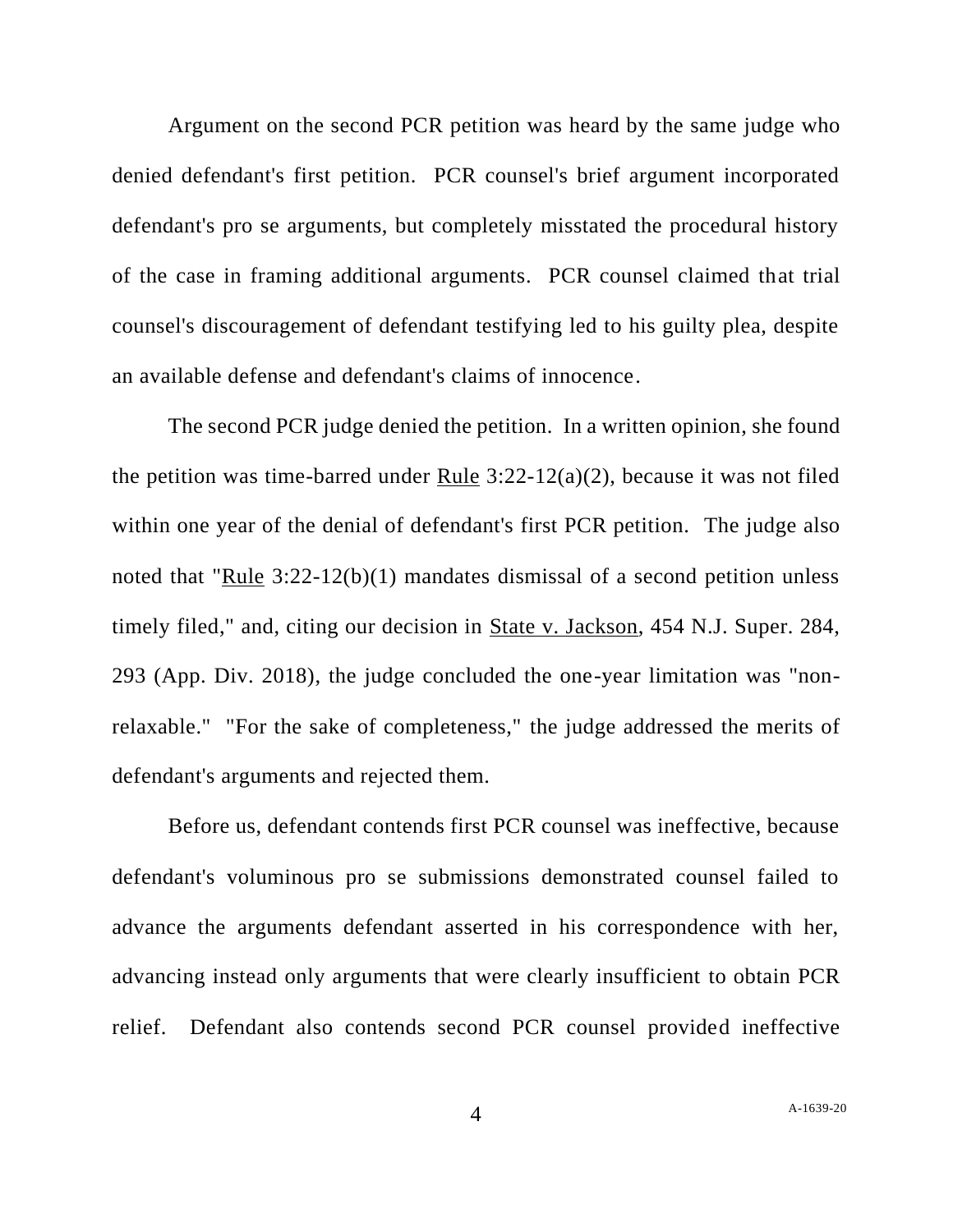assistance, as evidenced by his confusion over the procedural history of the case and his mere parroting of defendant's pro se submissions. Finally, defendant contends the second PCR petition was not time-barred because defendant's medical condition during the year after denial of the first petition made it difficult for him to meet the deadline. In this regard, we granted defendant's motion to supplement the record with additional medical records while he was in custody. Having considered these arguments in light of the record and applicable legal standards, we affirm.

Rule  $3:22-12(a)(2)(C)$  provides that

[n]otwithstanding any other provision in this rule, no second . . . petition shall be filed more than one year after . . . the date of the denial of the first . . . application for post-conviction relief where ineffective assistance of counsel that represented the defendant on the first . . . application for post-conviction relief is being alleged.

The time limit "shall not be relaxed," except as otherwise provided within the Rule. R.  $3:22-12(b)$ . In turn, Rule  $3:22-4(b)(1)$  states: "A second or subsequent petition for post-conviction relief shall be dismissed unless . . . it is timely under Rule  $3:22-12(a)(2)$ ." (emphasis added).

In Jackson, we detailed the historical progression leading to the Court's adoption of the current Rules. 454 N.J. Super. at 292–94. We concluded that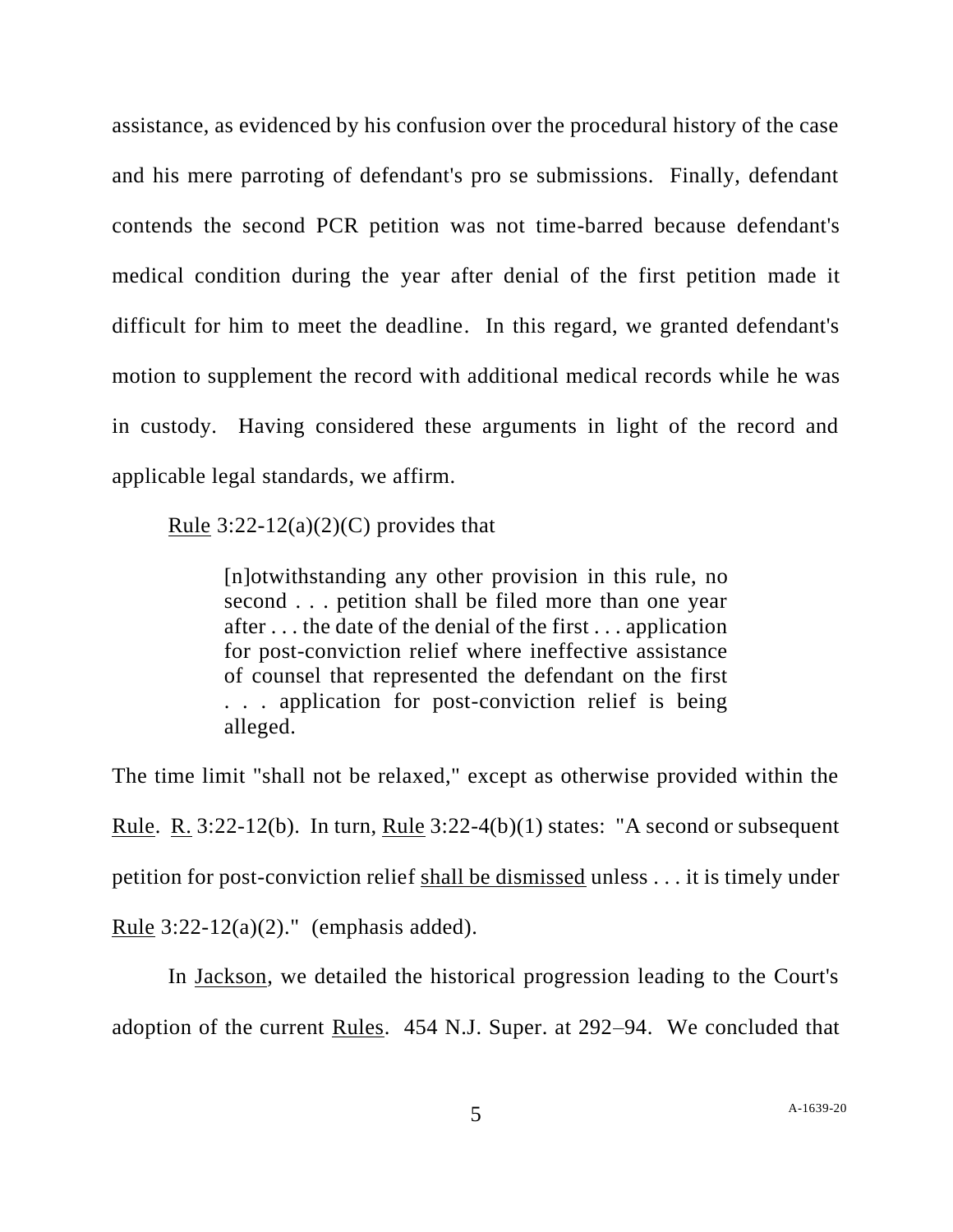under the current iteration of these Rules, a defendant could not successfully urge relaxation of these time frames, as he could under Rule  $3:22-12(a)(1)$ governing first PCR petitions, with claims of excusable neglect and a resulting fundamental injustice if the petition were time-barred. Id. at 293–94. We never reached the merits of the defendant's PCR petition because it was untimely and subject to mandatory dismissal. Id. at 297; see also State v. Brown, 455 N.J. Super. 460, 470 (App. Div. 2018) (holding that absent competent evidence establishing the defendant's entitlement to relaxation of Rule 3:22-12(a)(1)'s five-year time limit for first PCR petitions, "the court does not have the authority to review the merits of the claim").

Defendant does not dispute his failure to comply with the one-year time limit for second PCR petitions, but rather offers essentially two excuses. First, relying on the voluminous medical records now part of the appellate record, defendant claims he was physically unable to file a petition during the year following denial of his first PCR petition. This variation on a theme of excusable neglect is not cognizable under the current Rule. Jackson, 454 N.J. Super. at 293–94. Moreover, our review of the medical records fails to reveal any compelling reason for extending the time limit.